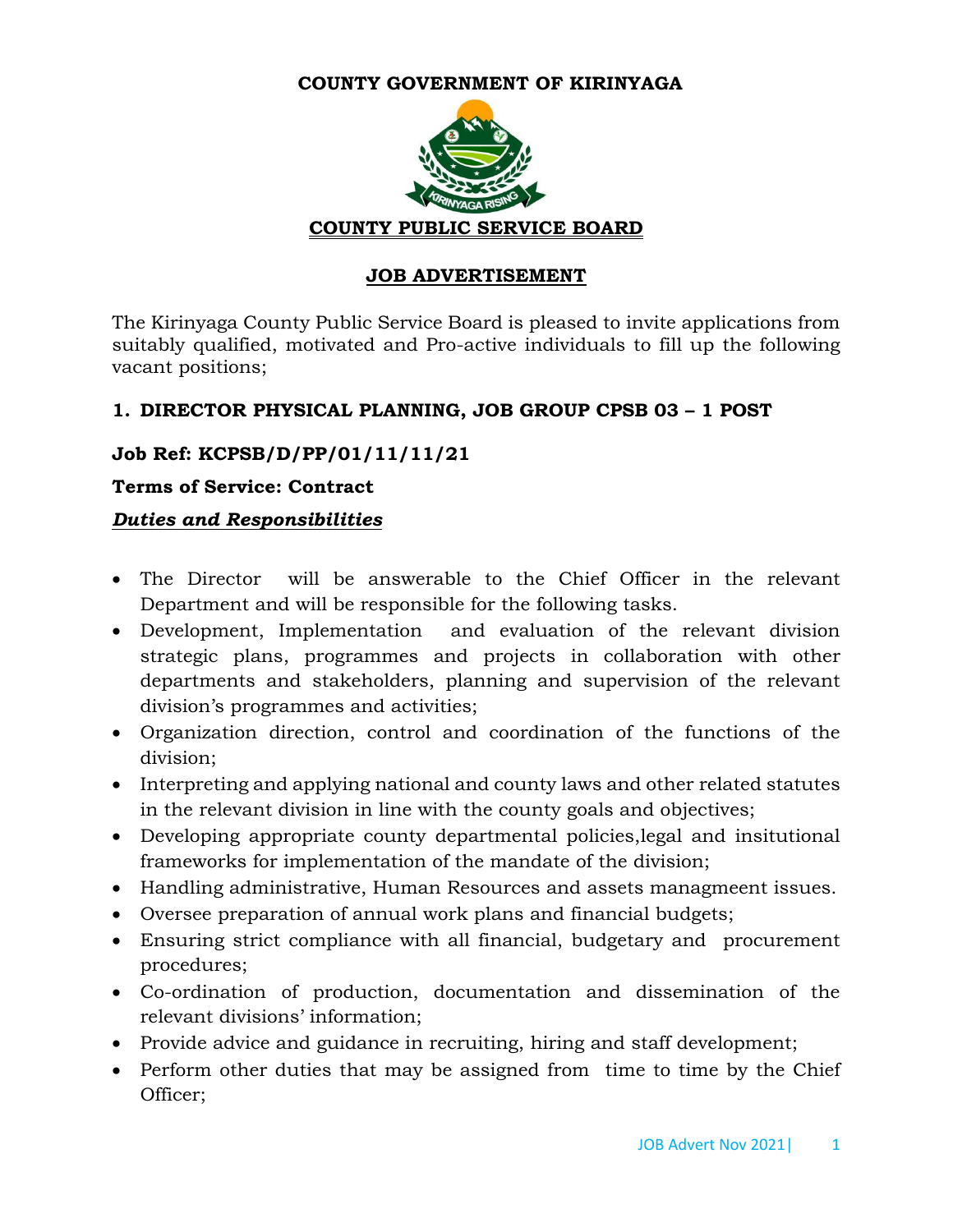- Advising the county government on physical and land use planning matters that impact the county;
- Formulating county physical and land use planning policies, guidelines and standards;
- Preparation of county physical and land use development plans;
- Preparation of local physical and land use development plans;
- Participating in the preparation of inter-county physical and land use developemnt
- Undertaking research on matters relating to physical and land use development planning at the county level;
- Recomending to the county government the establishment of planning units as may be necessary;
- Maintaining land information system to guide physical and land use planning;
- Communicating decisions of the county government on development applpications; and
- Issuance of development permission and other development control instruments under this Act with the approval of the county executive committee member;
- Enforcement of development control;
- Processing development approvals.

# **Requirements**

- Be a Kenyan Citizen;
- holds a bachelor's degree in urban and regional planning or related discipline from a recognized university;
- Be registered as a physical planer under the Physical Planners Registration Act.1996 and is in good standing with the relevant professional body;
- Has at least five years' post-qualification professional experience in physical and land use planning;
- A master's degree in the relevant field will be an added advantage;
- Demonstrate a high degree of professional and technical competence as reflected in work performance and results;
- Be conversant with policy formulation and implementation;
- Be a strategic thinker and result oriented;
- Demonstrate a thorough understanding of devolution, the county development objectives and vision 2030;
- Satisfy the requirement of Chapter Six of the Constitution of Kenya 2010 on leadership and integrity;
- MUST be Computer literate.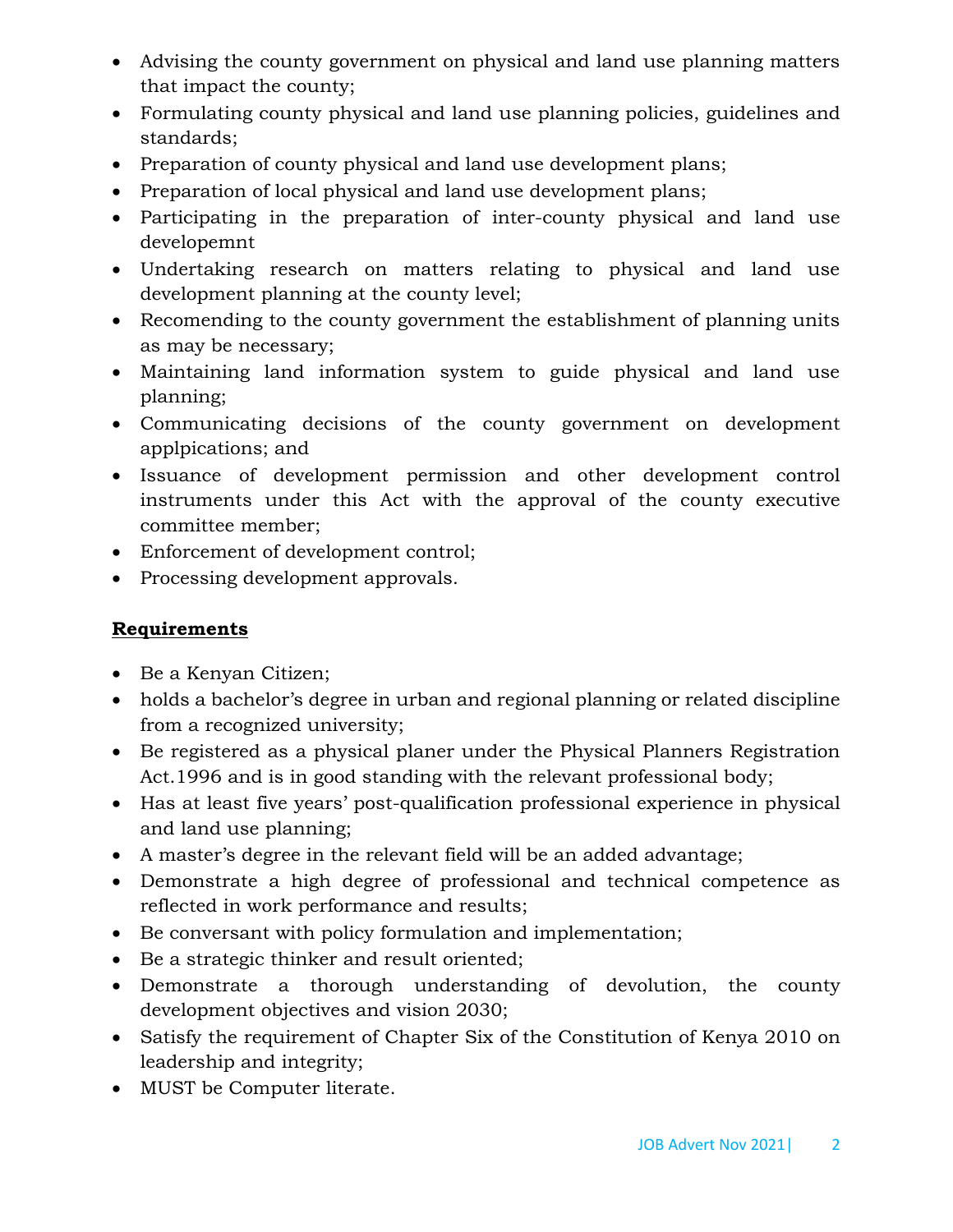### **2. PRINCIPAL PHYSICAL PLANNER – JOB GROUP CPSB 06 (1 POST)**

## **Job Ref: KCPSB/P/PP/02/11/11/21**

# **Terms of Service: Permanent & Pensionable**

### *Duties and Responsibilities*

The Principal Physical Planner will be answerable to the Director Physical Planning and will be responsible for the following tasks;

- Leading planning teams to prepare county, metropolitan, regional, urban, rural physical development plans; participating in the preparation of intercounty physical and land use development;
- Providing guidance on data requirements for the various categories of physical development plans;
- Implementing physical planning policies, strategies, standards and programmes;
- Management of physical planning data;
- Initiating, preparing and monitoring the implementation of county and local physical development plans;
- Preparing action plans for specific projects such as residential housing schemes, shopping centers, industrial estates and recreational facilities;
- Providing advice to government and private agencies on development proposals and plans;
- Implementing and providing feedback on physical planning guidelines and standards; undertaking thematic regional studies on matters relating to physical planning;
- Setting agenda and convening physical planning liaison committee meetings, keeping record of deliberations and communicate decisions of the physical planning liaison committees;
- Providing advice on development application and development control matters;
- Carrying out public education on physical planning matters; and preparing annual state of physical planning reports on county and local physical development plans;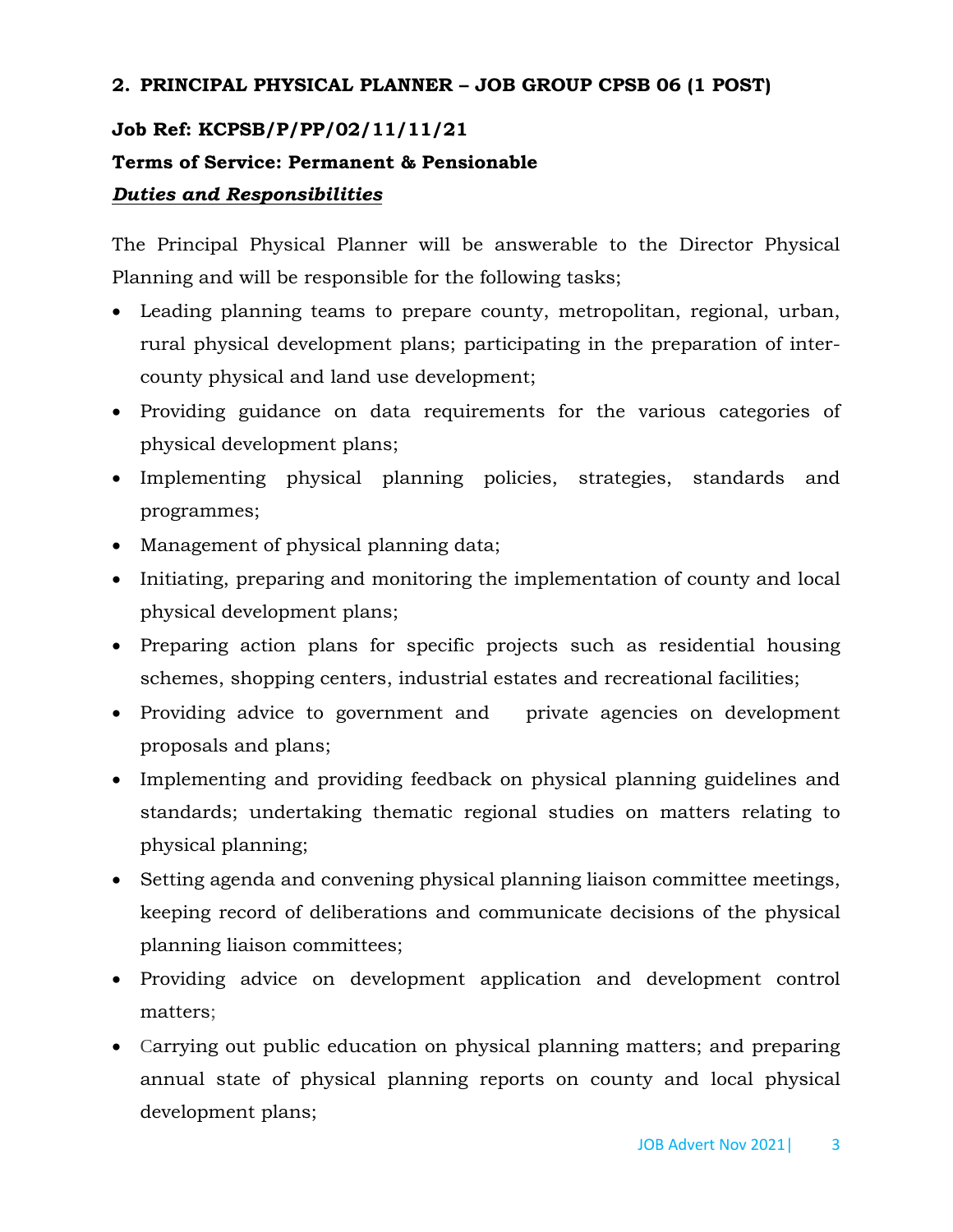- Ensure proper execution of physical development control and preservation orders;
- Preparing annual state of physical planning reports on county and local physical development;
- Prepare Annual Sectional Work Plans; procurement plan; revenue and AIA returns; expenditure returns;
- Monitoring and evaluation of the Departmental programmes;
- Guidance, supervision and development of staff;

### **Requirements for appointment**

- Be a Kenyan Citizen,
- Have a Bachelor's Degree in any of the following disciplines: Urban and Regional Planning, Urban Planning or Town Planning from a recognized institution;
- Have at least three years' post-qualification professional experience in physical and land use planning; and
- Be registered as a corporate member of Kenya Institute of Planners or Architectural Association of Kenya (Town Planning Chapter);
- Have attended a Senior Management Course lasting not less than four (4) weeks from a recognized institution;
- Have demonstrated merit and shown ability as reflected in work performance and results.
- Demonstrate a thorough understanding of devolution, the county development objectives and vision 2030.
- Satisfy the requirement of Chapter Six of the Constitution of Kenya 2010 on leadership and integrity;
- MUST be computer literate.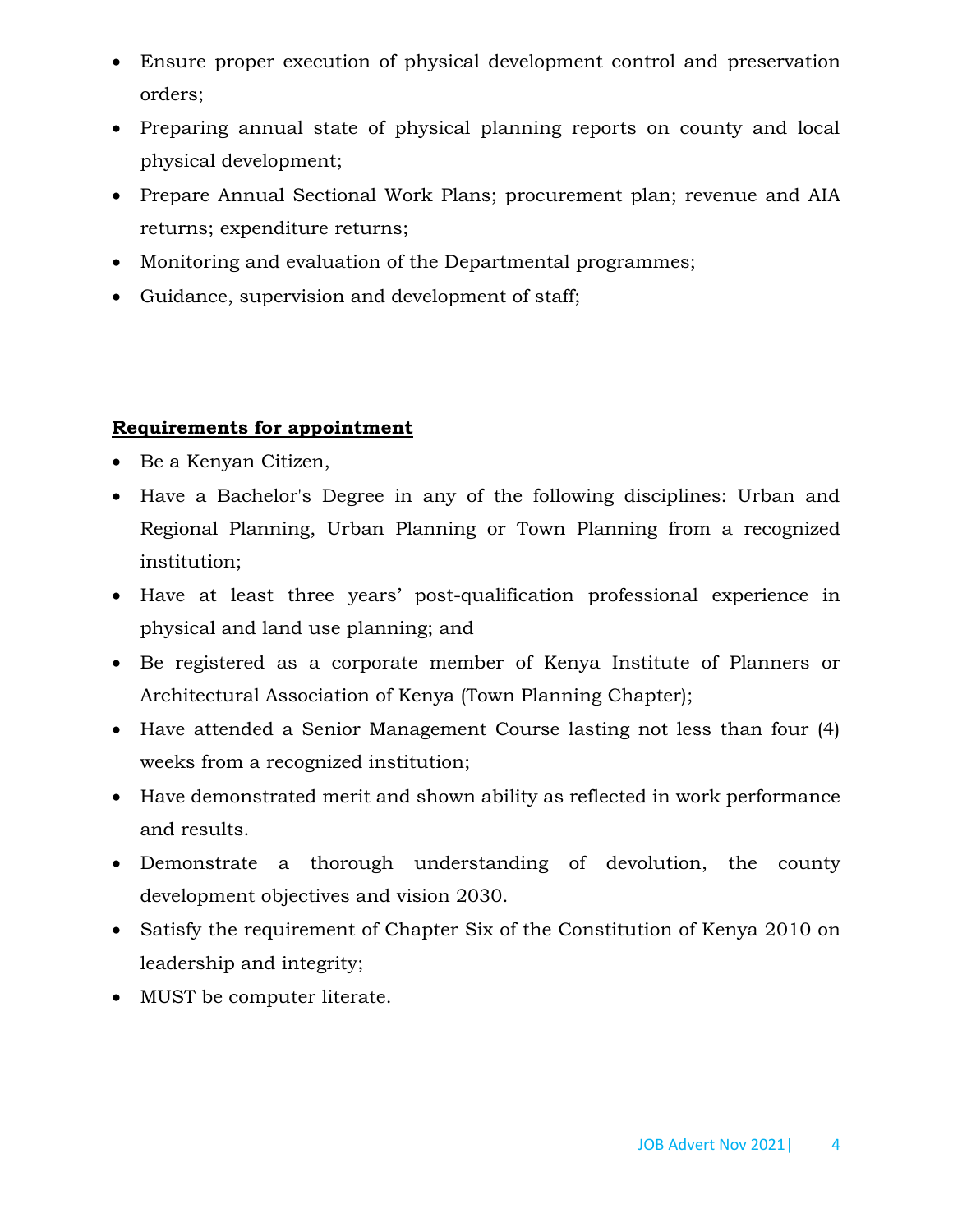### **3. SENIOR PHYSICAL PLANNER (JOB GROUP CPSB 08 – (1) POST**

## **Job Ref: KCPSB/S/PP/03/11/11/21**

### **Terms of Service: Permanent & Pensionable**

### *Duties and Responsibilities*

- An officer at this level will be responsible for: preparing physical development plans for small and medium sized urban areas;
- Collecting, collating and analyzing urban and regional physical planning data;
- Preparing action plans for specific projects such as residential housing schemes and shopping centers.
- Providing advice on development applications
- Providing logistical support to physical planning liaison committees
- Updating and maintaining physical planning records.

## **Requirements for Appointment**

For appointment to this grade, an officer must:

- Have served in the grade of Physical Planner for a minimum period of three (3) years;
- Have a Bachelor's Degree in any of the following disciplines: Urban and Regional Planning, Urban Planning or Town Planning from a recognized institution;
- Be a graduate member of Kenya Institute of Planners or Architectural Association of Kenya (Town Planning Chapter);
- Have a certificate in computer applications from a recognized institution; and
- Have demonstrated merit and shown ability as reflected in work performance and results.

### **How to Apply**

Applicants should submit their applications together with copies of their detailed

Curriculum Vitae,